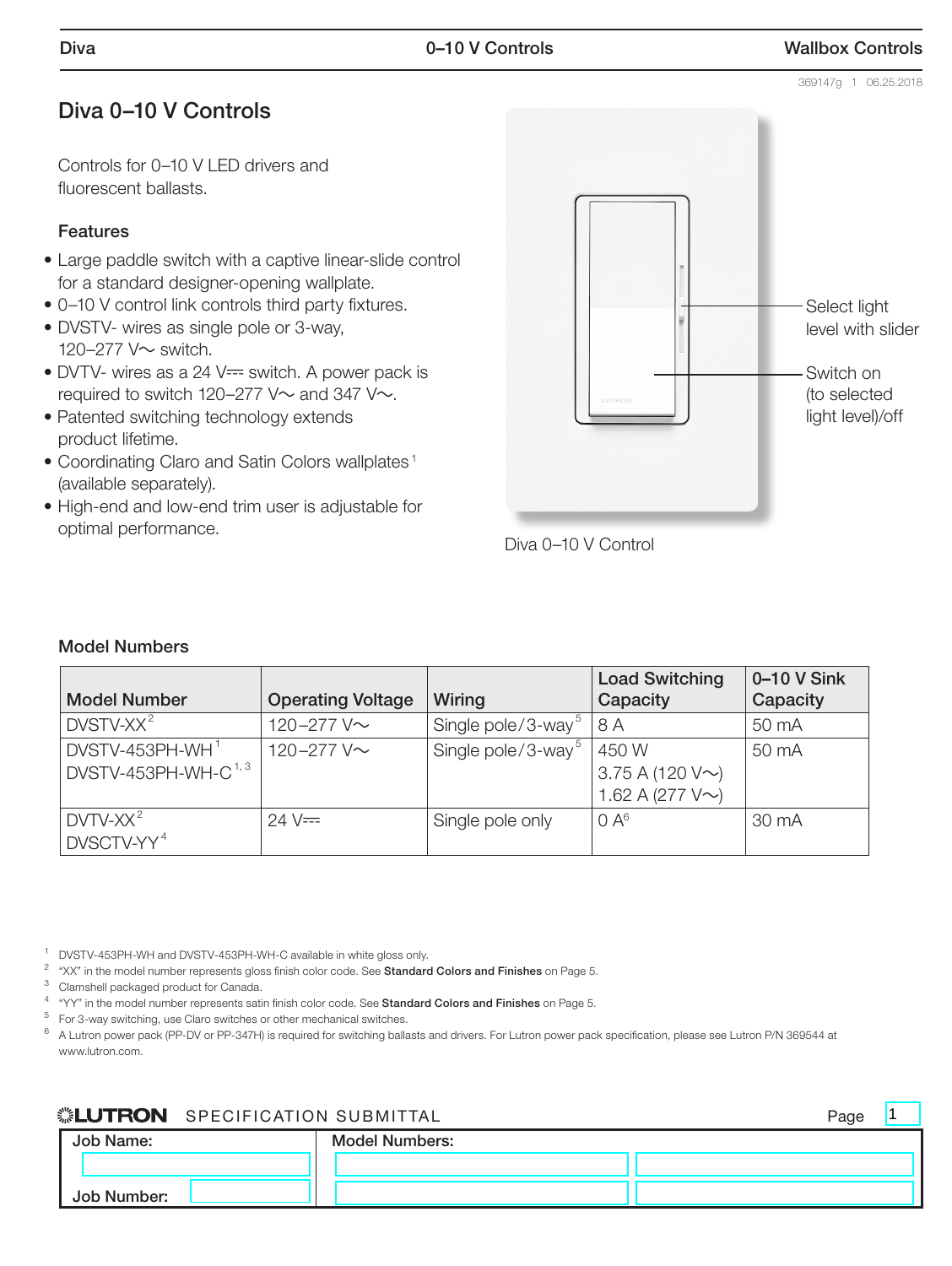2

## **Specifications**

#### DVSTV- Models

#### Regulatory Approvals

- cULus Listed
- NOM

#### Power

Operating Voltage 120–277 V~ 50/60 Hz

# Output Ratings

• Switch rating of 8 A.

• 0–10 V control link for 50 mA maximum output (sink only).

#### 0–10 V Control Link

- 0–10 V control link is Class 1.
- Controls up to 25 ballasts or drivers (IEC 60929 Annex E.2 requires the ballast/driver to limit the current draw to 2.0 mA maximum).

#### **Performance**

- Power pack cannot be used with DVSTV- models.
- Works with all ballasts and drivers that provide a current source compliant to IEC 60629 Annex E.2, and whose inrush current does not exceed NEMA410 standards for electronic ballast/driver loads of 8 A steady state current.
- Adjustable high-end and low-end trim for optimal dimming performance.
- Power failure memory: should power be interrupted, the control will return to its previously set level prior to the interruption when power is restored.
- Captive linear slider.
- Precise color matching.

#### Environment

- For indoor use only.
- Ambient operating temperature: 32 °F to 104 °F (0 °C to 40 °C), 0% to 90% humidity, non-condensing.

#### Application Requirements

- No derating required if ganged.
- Night light not available.
- Always consult local wiring codes.

#### **Warranty**

• www.lutron.com/TechnicalDocumentLibrary/ 369-119\_Wallbox\_Warranty.pdf

#### ▒LUTRON SPECIFICATION SUBMITTAL **Page**

Job Name: Job Number: Model Numbers: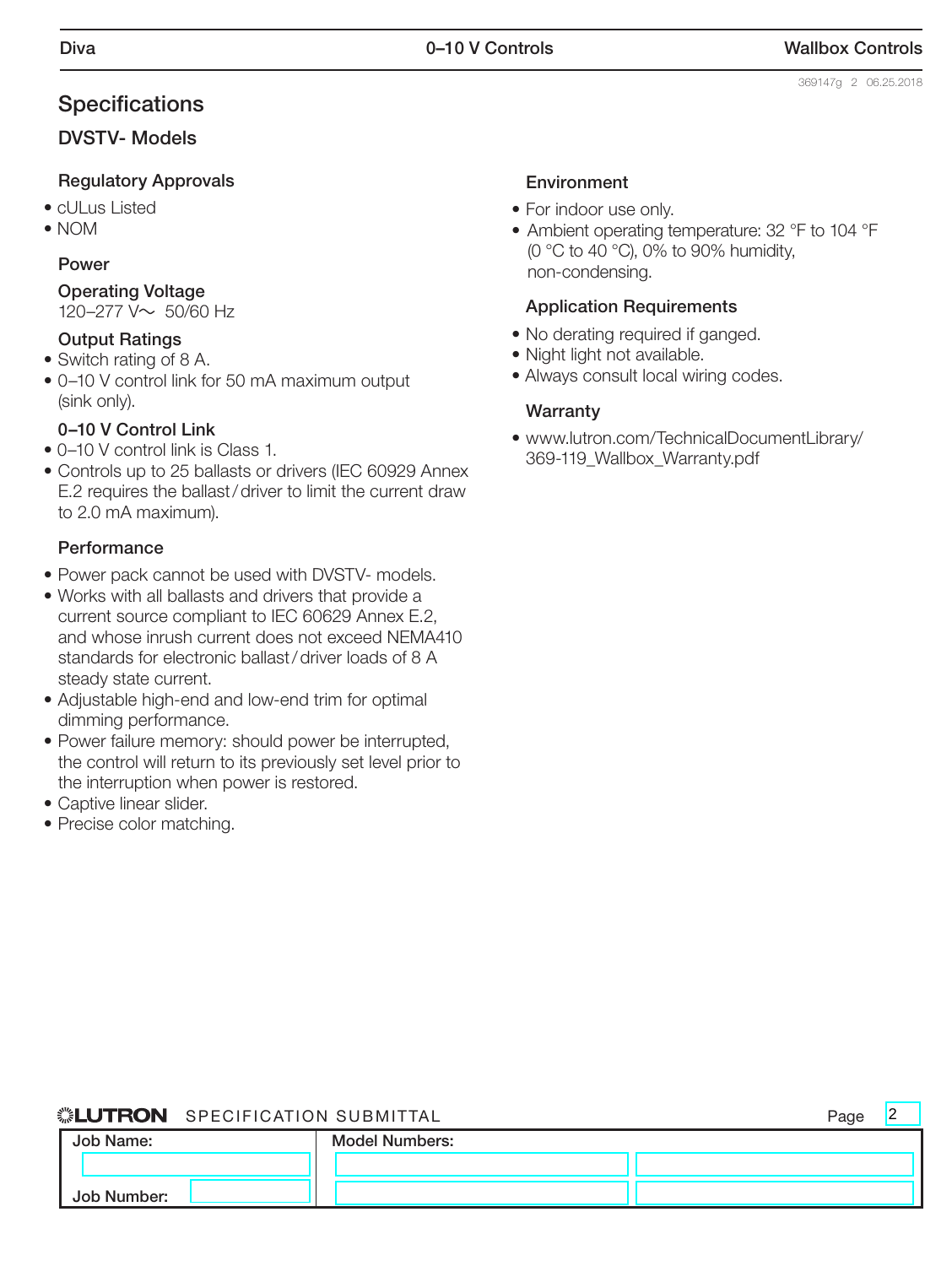$\vert$ 3

#### Specifications *(continued)*

#### DVSTV-453PH-WH Model

#### Regulatory Approvals

- cULus Listed
- NOM

#### Power

Operating Voltage

120–277 V~ 50/60 Hz

#### Output Ratings

- Switch rating of 450 W.
- • 0–10 V control link for 50 mA maximum output (sink only).

#### 0–10 V Control Link

- 0–10 V control link is Class 1.
- Controls up to 25 ballasts or drivers (IEC 60929 Annex E.2 requires the ballast/driver to limit the current draw to 2.0 mA maximum).

#### **Performance**

- Power pack cannot be used with DVSTV- models.
- Works with all ballasts and drivers that provide a current source compliant to IEC 60629 Annex E.2, and whose inrush current does not exceed NEMA410 standards for electronic ballast/driver loads of 8 A steady state current.
- Adjustable high-end and low-end trim for optimal dimming performance.
- Power failure memory: should power be interrupted, the control will return to its previously set level prior to the interruption when power is restored.
- Captive linear slider.
- Precise color matching.

#### Environment

- For indoor use only.
- Ambient operating temperature: 32 °F to 104 °F (0 °C to 40 °C), 0% to 90% humidity, non-condensing.

#### Application Requirements

- No derating required if ganged.
- Night light not available.
- Always consult local wiring codes.

#### **Warranty**

• www.lutron.com/TechnicalDocumentLibrary/ 369-119\_Wallbox\_Warranty.pdf

#### SPECIFICATION SUBMITTAL Page

| Job Name:   | <b>Model Numbers:</b> |  |
|-------------|-----------------------|--|
|             |                       |  |
| Job Number: |                       |  |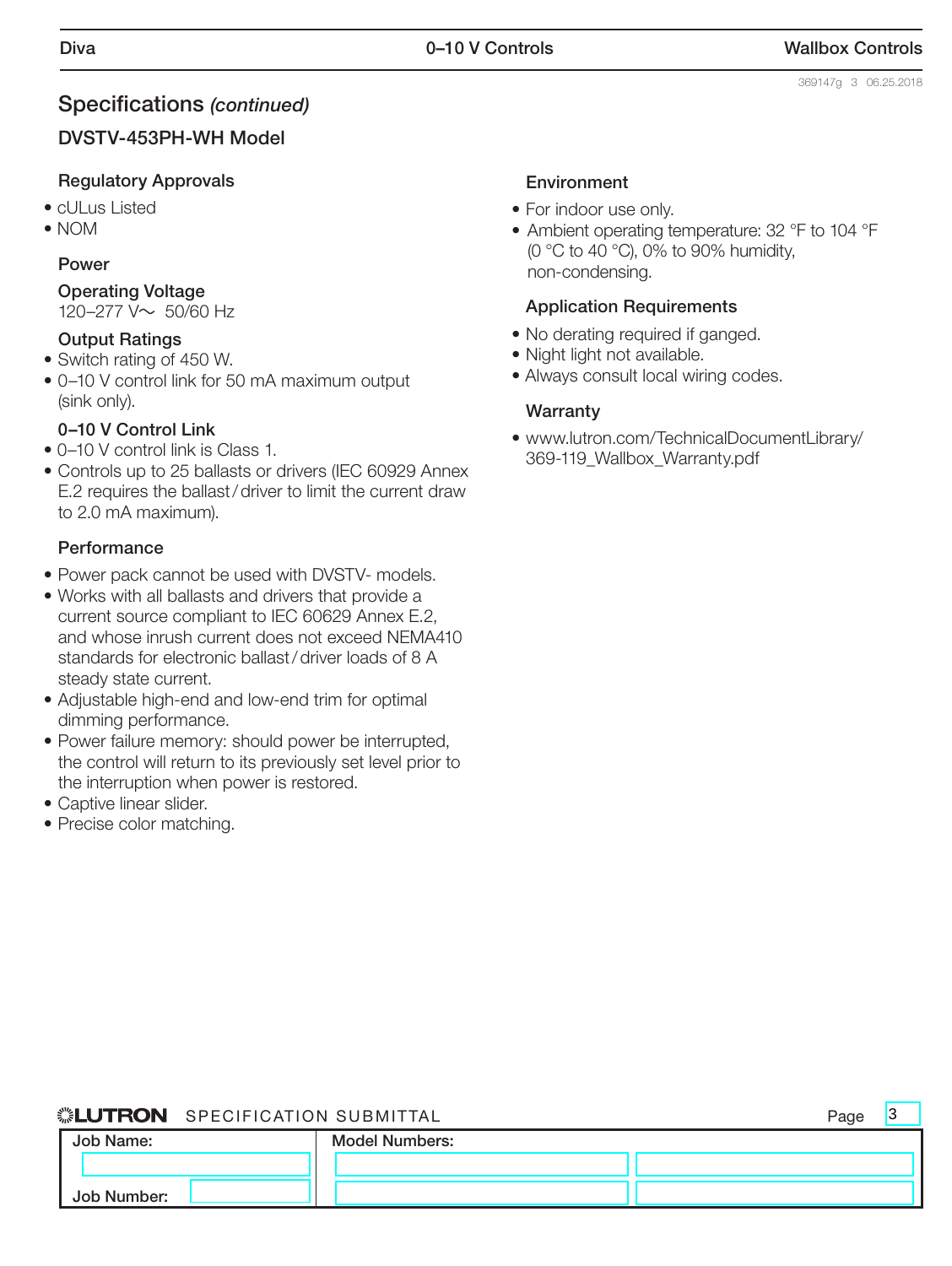4

#### Specifications *(continued)*

#### DVTV- and DVSCTV- Models

#### Power

#### Operating Voltage

 $24$  V=  $100$  mA

#### Output Ratings

- Power pack required for load switching. Power pack is rated for 16 A.
- 30 mA maximum output (sink only).

#### 0–10 V Control Link

- 0–10 V control is Class 2.
- Controls up to 15 ballasts or drivers (IEC 60929 Annex E.2 requires the ballast/driver to limit the current draw to 2.0 mA maximum).

#### **Performance**

- For 120–277 V $\sim$  installations switching more than 8 A, use DVTV- with Lutron power pack (PP-DV). See Lutron P/N 369544 at www.lutron.com.
- For 347  $V \sim$  installations, use DVTV- with Lutron power pack (PP-347H) See Lutron P/N 369544 at www.lutron.com.
- Works with all ballasts and drivers that provide a current source compliant to IEC 60629 Annex E.2.
- Adjustable high-end and low-end trim for optimal dimming performance.
- Power failure memory: should power be interrupted, the  $0-10$  V $\equiv$  signal will return to its previously set level prior to the interruption when power is restored.
- Captive linear slider.
- Precise color matching.

#### Environment

- For indoor use only.
- Ambient operating temperature: 32 °F to 104 °F (0 °C to 40 °C), 0% to 90% humidity, non-condensing.

#### Application Requirements

- No derating required if ganged.
- Night light not available.
- Always consult local wiring codes.

#### **Warranty**

• www.lutron.com/TechnicalDocumentLibrary/ 369-119\_Wallbox\_Warranty.pdf

#### SPECIFICATION SUBMITTAL Page

| Job Name:   | <b>Model Numbers:</b> |  |
|-------------|-----------------------|--|
|             |                       |  |
| Job Number: |                       |  |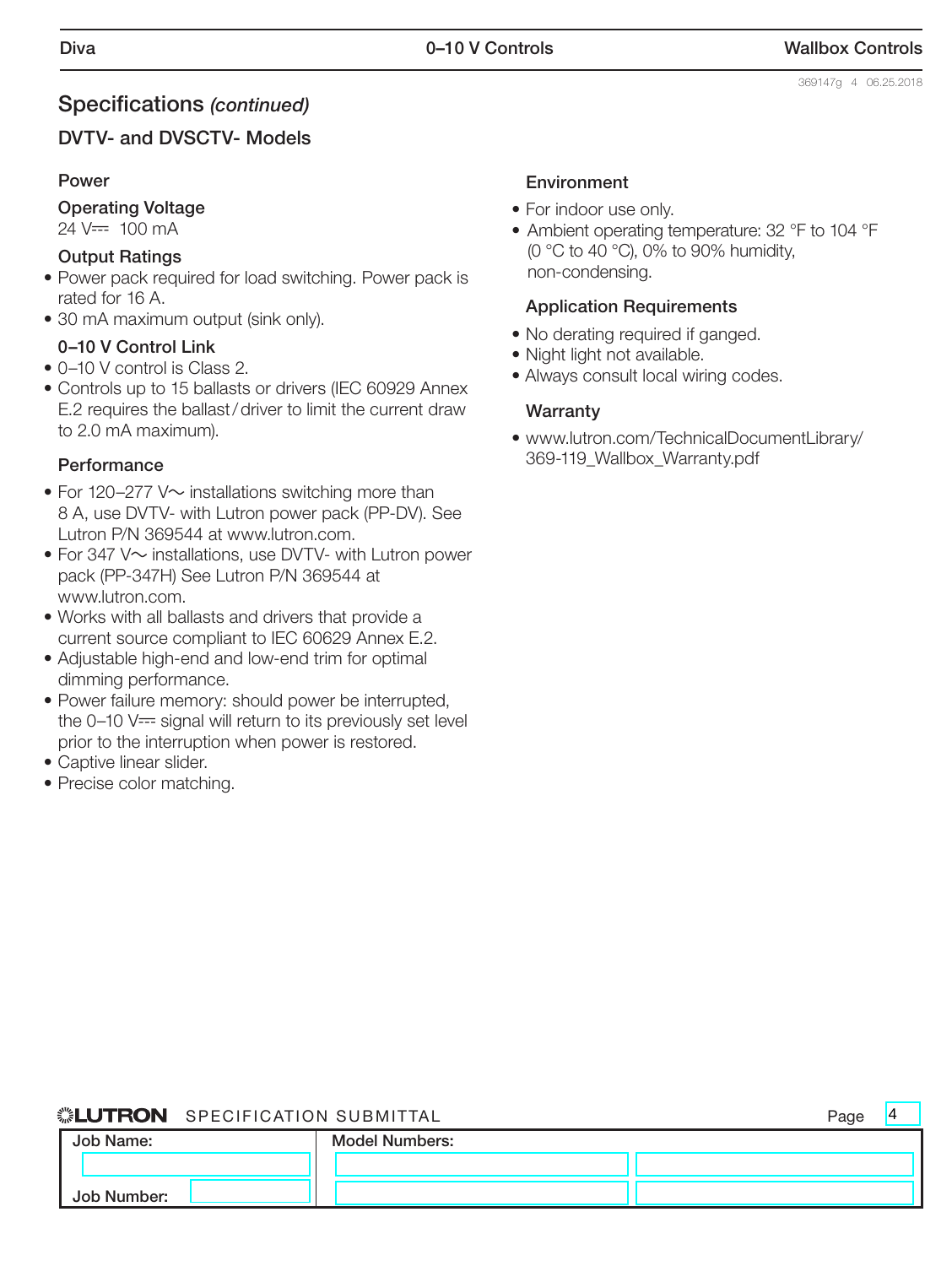#### **Dimensions**





# Standard Colors and Finishes

#### Gloss Finishes\*

Add color suffix to model # *Example: DVSTV-WH* 

| WH | White        |
|----|--------------|
| IV | <b>Ivory</b> |
| AL | Almond       |
| ΙA | Light Almond |
| GR | Gray         |
| ΒR | <b>Brown</b> |
| BL | Black        |
|    |              |

#### Satin Colors\*

| Add color suffix to model # |  |
|-----------------------------|--|
| <b>Example: DVSCTV-SW</b>   |  |

| НT        | Hot            | ΜN        | Midnight            |
|-----------|----------------|-----------|---------------------|
| <b>MR</b> | Merlot         | <b>TC</b> | Terracotta          |
| PL        | Plum           | SI        | Sienna              |
| TQ        | Turquoise      | GB        | Green Briar         |
| SG        | Sea Glass      | <b>BG</b> | <b>Bluestone</b>    |
| TP        | Taupe          | <b>MS</b> | Mocha Stone         |
| ES        | Eggshell       | GS        | Goldstone           |
| BI        | <b>Biscuit</b> | DS        | <b>Desert Stone</b> |
| <b>SW</b> | Snow           | ST        | Stone               |
|           | Palladium      | LS        | Limestone           |

\*DVSTV-453PH-WH and DVSTV-453PH-WH-C available in white gloss only.

#### **SUILITRON** SPECIFICATION SUBMITTAL

|             | <b>NEUTRON</b> SPECIFICATION SUBMITTAL |                | Page |
|-------------|----------------------------------------|----------------|------|
| Job Name:   |                                        | Model Numbers: |      |
|             |                                        |                |      |
| Job Number: |                                        |                |      |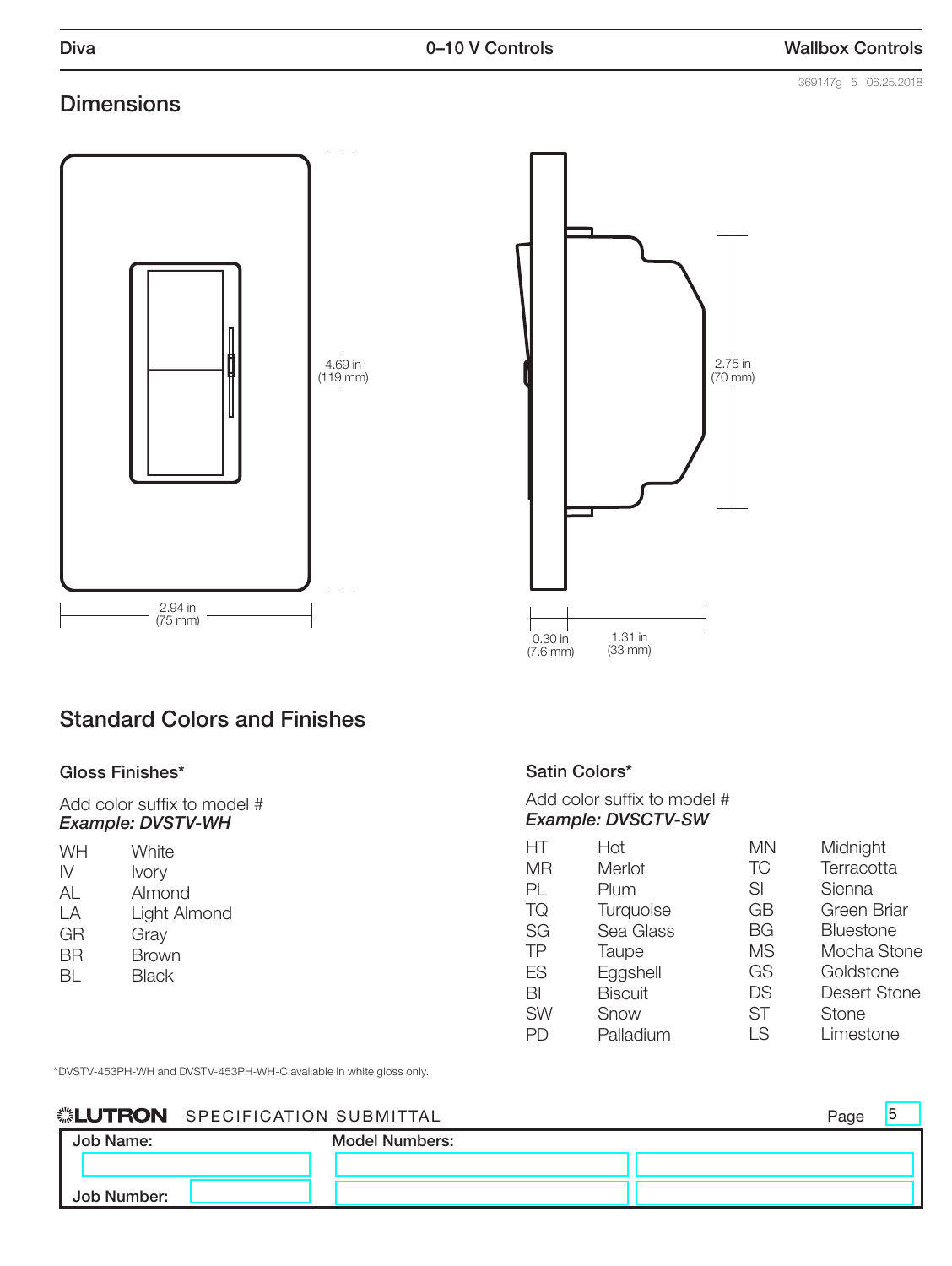369147g 6 06.25.2018

## High-End and Low-End Adjustments DVSTV- Models

Bottom View





Front View

All Models

DVTV- and DVSCTV- Models



#### **. LUTRON** SPECIFICATION SUBMITTAL **Page**

Job Name: Job Number: Model Numbers: 6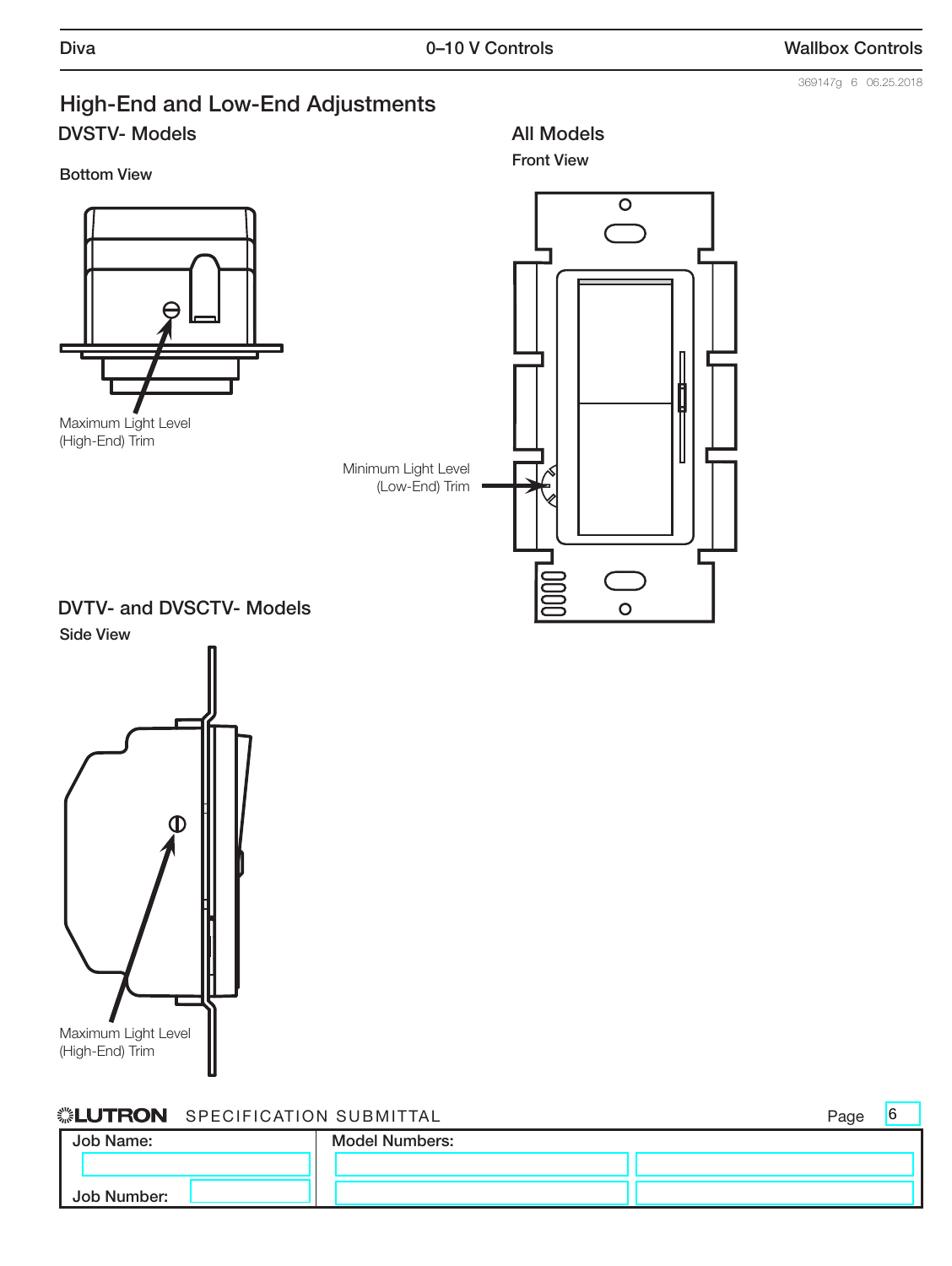#### Wiring Diagrams DVSTV-

369147g 7 06.25.2018

 $\overline{7}$ 

#### Single Pole Wiring



#### 3-Way Wiring



 $*$  Copper/Black screw terminal

\*\* Brass /Gold screw terminal

\*\*\* Green screw terminal

† For proper wiring, please refer to installation instructions for 3-way switch.

#### **SPECIFICATION SUBMITTAL** And the settlement of the settlement of the settlement of the settlement of the settlement of the settlement of the settlement of the settlement of the settlement of the settlement of the settleme

|             |                       | . <u>.</u> |
|-------------|-----------------------|------------|
| Job Name:   | <b>Model Numbers:</b> |            |
|             |                       |            |
| Job Number: |                       |            |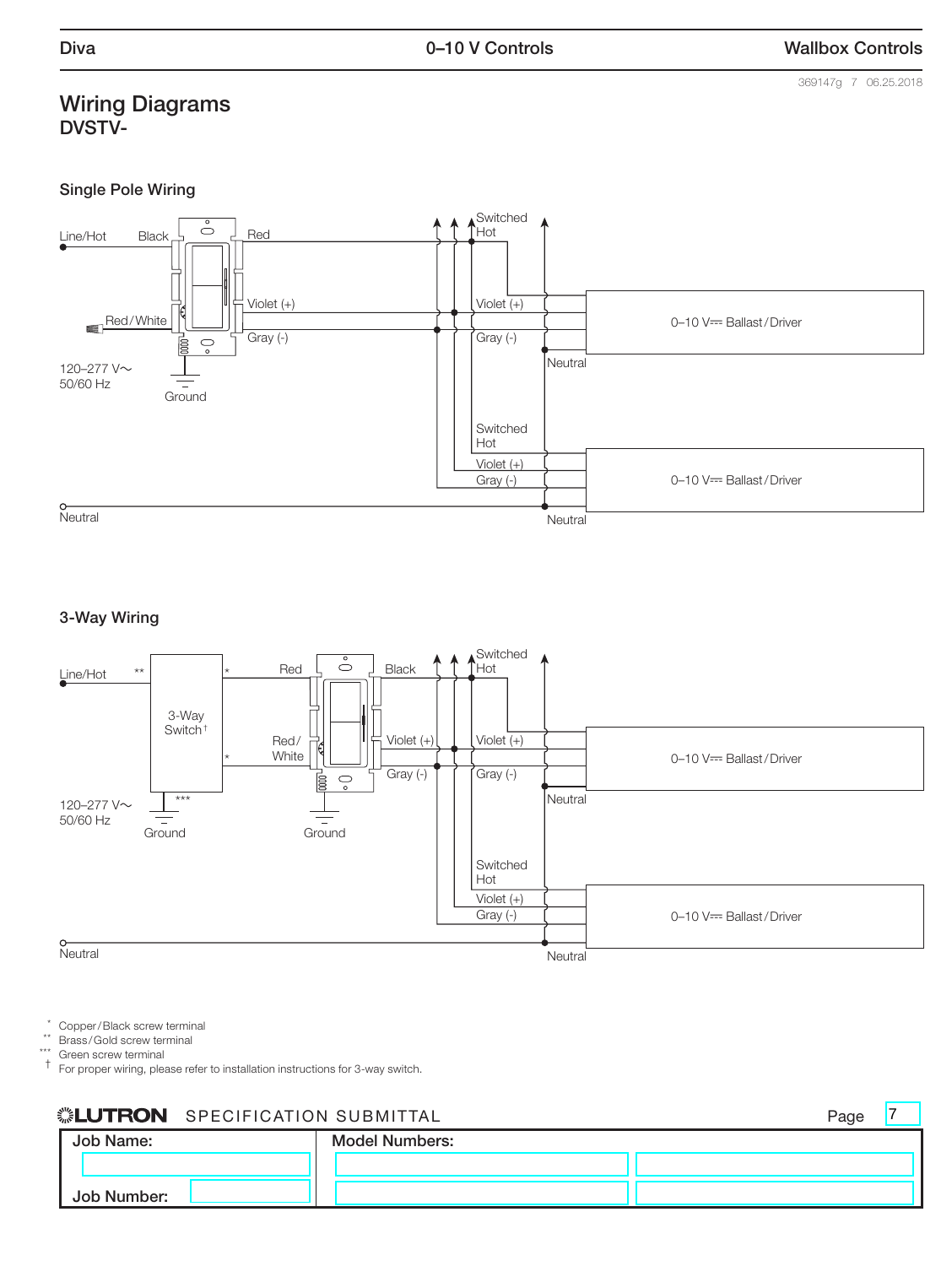#### Wiring Diagrams *(continued)*

DVSTV- *(continued)*

#### 4-Way Wiring



Note: For 4-way wiring, control must be installed line side or load side. It cannot be installed in the 4-way location.

\* Copper/Black screw terminal

\*\* Brass/Gold screw terminal

Green screw terminal

† For proper wiring, please refer to installation instructions for 3-way /4-way switch.

#### **SPECIFICATION SUBMITTAL** SPECIFICATION SUBMITTAL

8

| Job Name:   | <b>Model Numbers:</b> |  |
|-------------|-----------------------|--|
|             |                       |  |
| Job Number: |                       |  |

369147g 8 06.25.2018